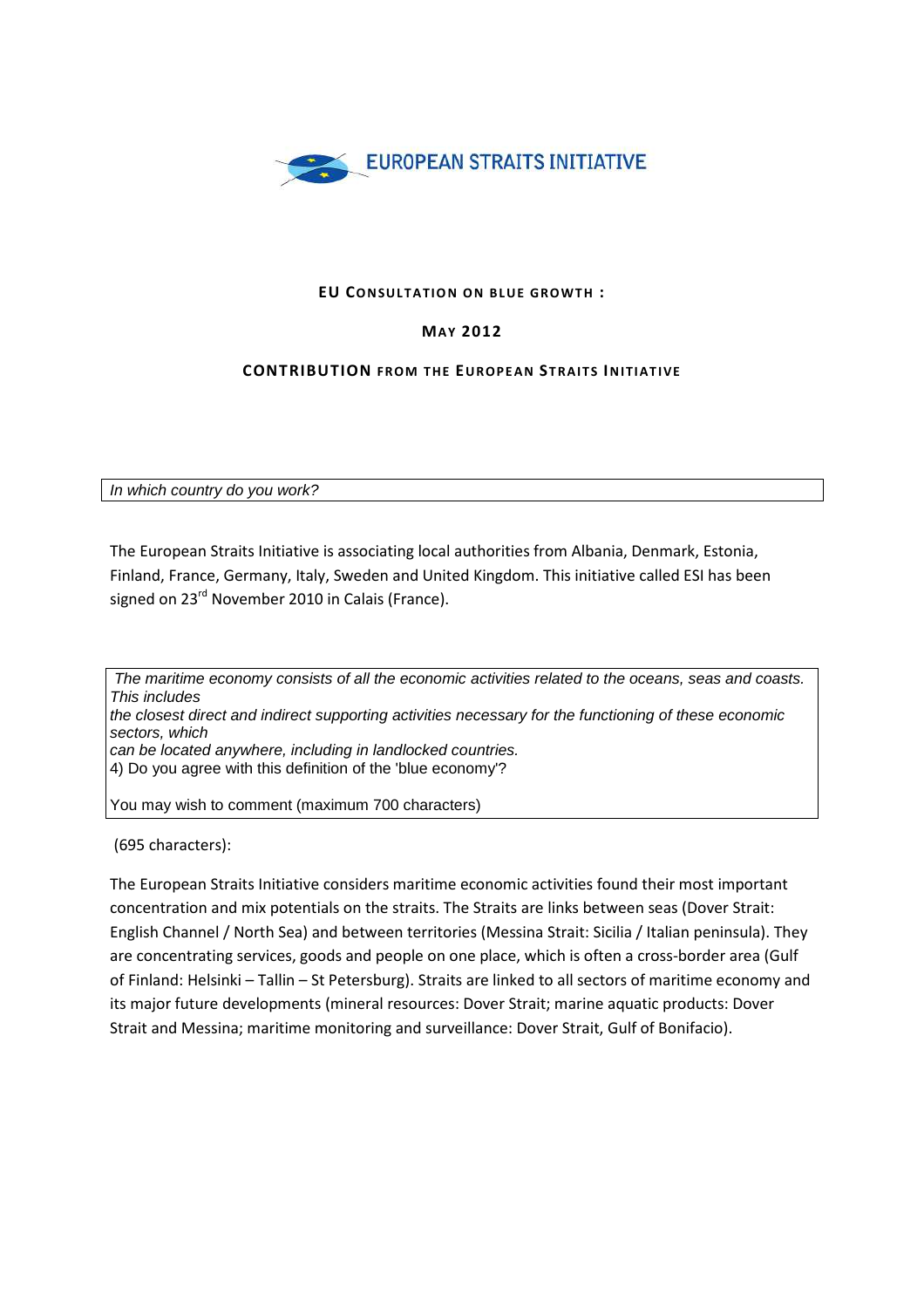In the context of the Blue Growth study, marine and maritime economic activities have been subdivided into three main categories. Below are examples of 'blue growth' areas for each category: - Pre-development sectors: (In this stage of development, technological inventions for these sectors have been made, but most promising outputs are still to be defined. Much R&D is required). Blue biotechnology; ocean renewable energy resources (wave, tidal, osmotic, ocean thermal energy conversion – OTEC); marine mineral resources (i.e. deep sea drilling for mineral resources). - Sectors that have seen strong recent growth: (Growth sectors are considered as having strong economic and/or employment growth. In this stage, smaller sized companies can enter the market as prices are gradually going down). Offshore wind; marine aquatic products; cruise tourism; maritime monitoring and surveillance. - Economically mature sectors: (In this stage, economic activities remain stable at a relatively big size. Market positions of main players are clear and competition is fierce). Coastal Tourism; offshore oil and gas; coastal protection; short-sea shipping. Do you agree with the above sub-division? You may wish to comment: (maximum 500 characters)

(486 characters):

The European Straits Initiative wishes to highlight the need of analyzing all those sectors all together and not separately because their major developments will take place in concentrated areas such as straits. On most European straits the three sectors shall grow on an integrated manner to remain sustainable and inclusive, and thus should be more innovative. This is questioning straits governance, i.e. maritime policy and cohesion policy and coherence between policies and tools.

Are you aware of any specific initiatives and partnerships currently underway in the Member States and regions to address these issues?

Please name these specific initiatives and express your views as to their effectiveness (maximum 500 characters)

## ( 481 characters)

The MoU of the European Strait Initiative signed on  $23<sup>rd</sup>$  November 2010 is aimed at "gaining recognition of the particular characteristics of European Straits within European policies and integrating these within European programmes and European Structural Funds", and "working for the emergence of cooperation projects in order to promote economic development, coastal protection, transportation and logistics, intercultural working and tourism activities". http://www.europeanstraits.eu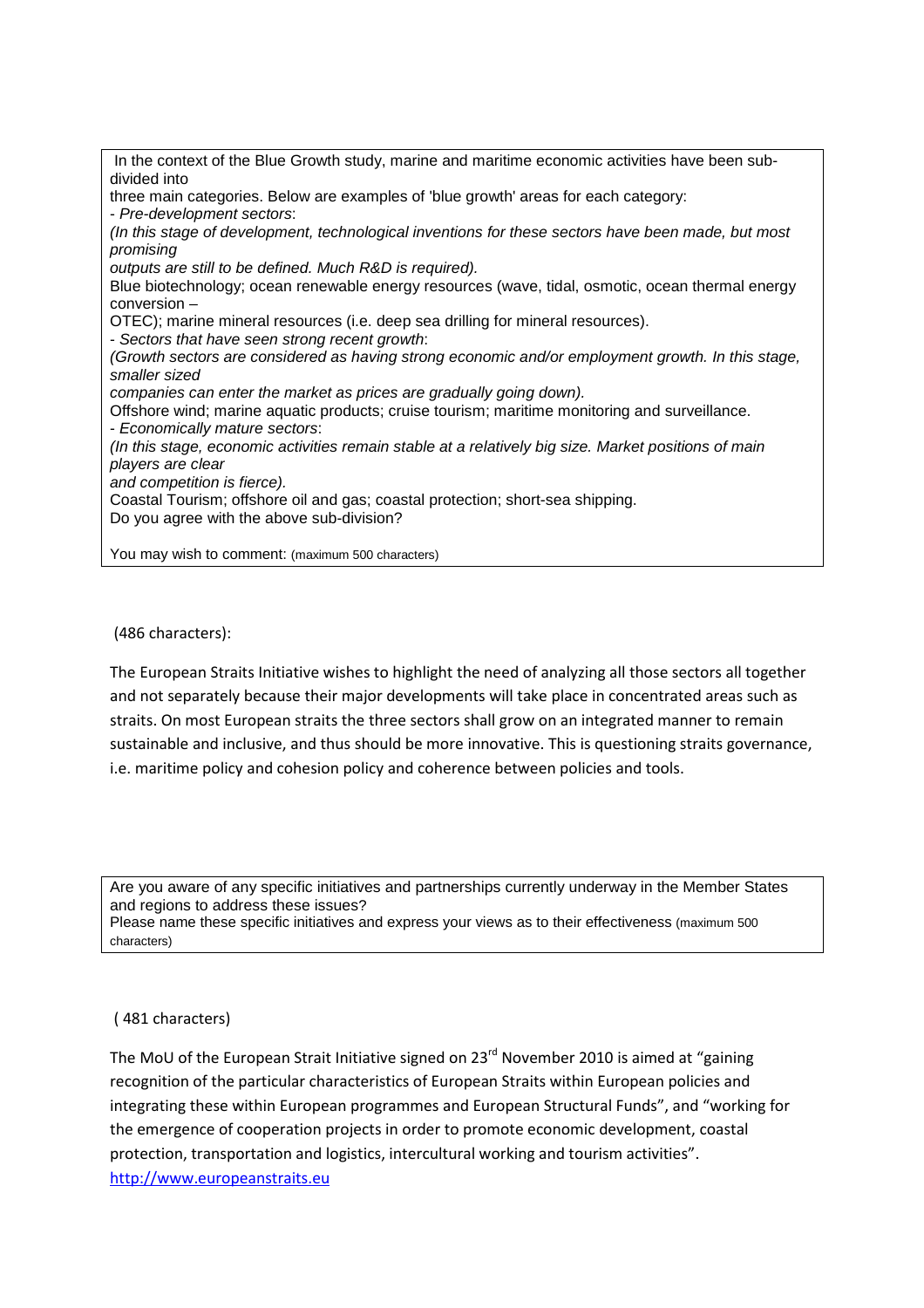The EU has strong marine and maritime scientific and academic competencies, but considerably less commercial spin-offs of such research. Which of the following initiatives can bridge this knowledge-transfer gap in the following predevelopment sectors? Please provide further explanation: (maximum 700 characters)

### ( 699 characters)

The European Straits Initiative underlines difference between sectors' various capitalistic needs. The blue technology needs support in developing confidence and competencies in its long term sustainable growth potential. The mineral marine resources needs support in analyzing environmental long term impacts in the straits. The Initiative is expressing concerns about balance between blue biotechnology and traditional – but modernised activities. Fisheries for example may risk not to be given the right value versus their local particularities, fishing systems and fishing fleet. The fisheries should also be part of policies and tools in offshore wind, cruise tourism and maritime surveillance.

Which of the following initiatives can bridge this knowledge-transfer gap in the following growth sectors? Please provide further explanation: (maximum 700 characters)

## ( 693 characters)

The European Straits Initiative is more concerned by cruise tourism and maritime monitoring. In those fields the requested initiatives might be the improvement of exchanges of experiences, and networking between concerned actors in Europe. For the whole blue growth perspective, the Initiative considers an increase of investments in infrastructures in order to develop intermodal transportation system from salted waterways to other waterways and to rail and road systems, as crucial. The Initiative considers the gaps between science, industries and the whole education system should be overcome thanks to substantial means. Awareness to blue growth and maritime economy should be supported.

European strategies for macro-regions, sea-basins (Atlantic, North Sea, Baltic, Arctic, Mediterranean and Black Sea) and for sub-sea basins (e.g. the Adriatic-Ionian) aim to foster synergies and align EU and national funding to specific growth objectives in relation to a specific geographical area. Do you think the further development of the sea-basin approach, including cooperation with non-EU neighbouring countries, would benefit the maritime economy? Please provide a brief explanation: (maximum 1000 characters)

#### ( 969 characters)

The European Straits Initiative considers the necessity of sea-basin approach when this approach is combined with a specific straits' approach. The straits are gateways between sea basins (for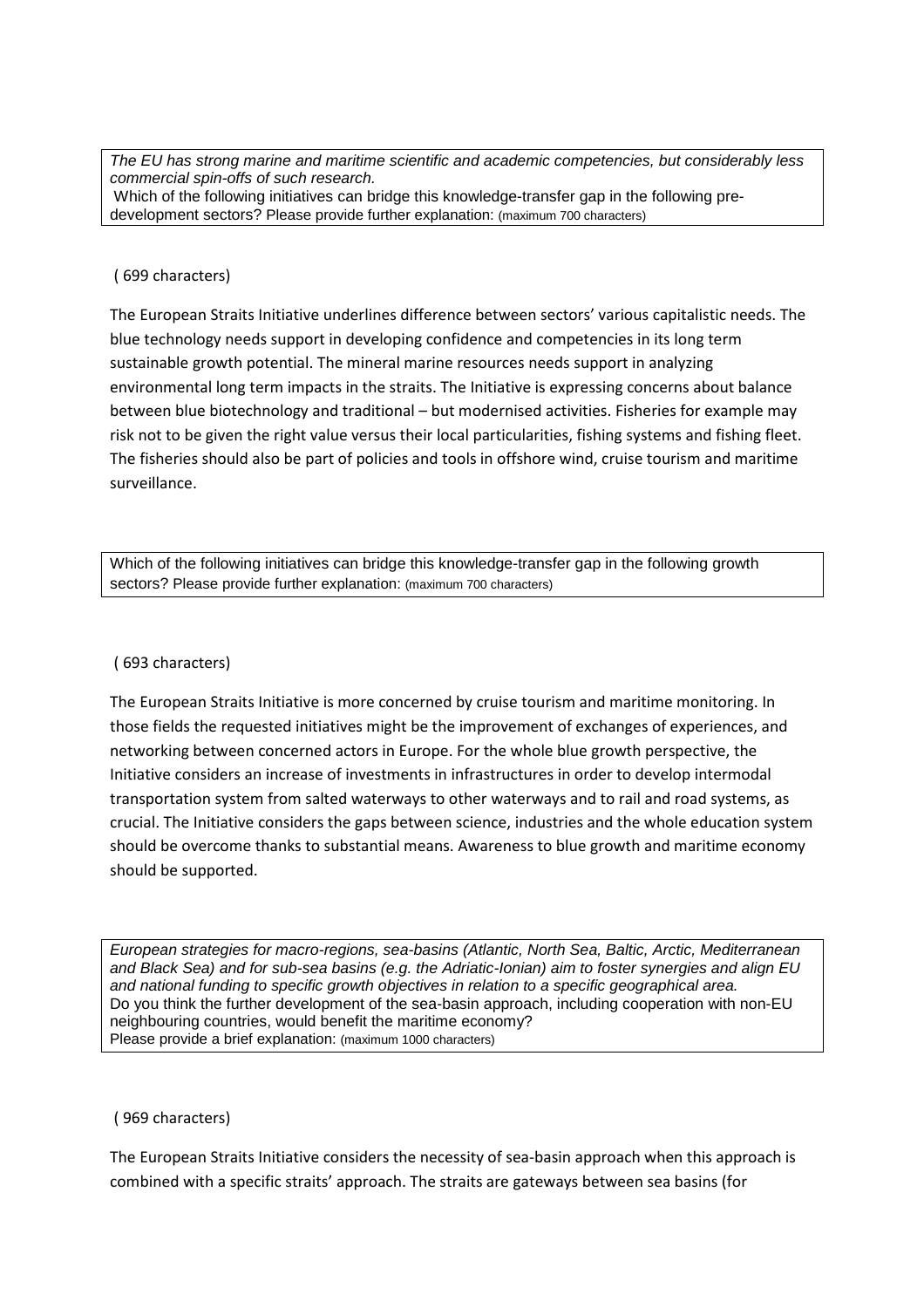example: English Channel – North Sea, North Sea – Baltic Sea, Black Sea – Mediterranean Sea, Mediterranean Sea – Atlantic, Mediterranean Sea – Adriatic Sea) and contact points between territories. This has to be taken into consideration for the relevance of any specific policy and tools for blue growth at EU level. This would in any case lead to a different consideration given to the straits, which are specific geographical areas, in terms of geography (sea sides and hinterlands), economy (land and marine). Straits are crossroads in a bride sense. This should reinforce synergies between cohesion and maritime policy but also for the crucial question of transportation. This should lead to specific EU and national funding to specific growth objectives to be determined.

 In your opinion, which are the main regulatory barriers to sustainable growth in marine and maritime economic activities? Please provide examples. (maximum 750 characters)

## ( 736 characters)

The European Straits Initiative considers the regulatory barriers are national borders when they split European policies (ERFD regional policies) without taking into consideration the straits as an integrated and often cross border territory. The EGCT and the ECT tools may not allow the concentration on the straits of the needed amount of investments for the whole future blue growth and address all their concerns. The need of integrated approaches for the straits, such as ICZM, should be at the agenda for any EU policy and tools to be developed. Regarding the importance of the straits as gateways to the world economy, the main regulatory barrier is still the lack of interface between human, economic and environmental policies.

 In your opinion, what are the benefits to the economy of such data exchange? This in particular as regards: Preserving fish stocks / Preserving the marine environment / Preventing marine pollution (both land and sea borne) / Better understanding of sea level rise due to global warming and effects on coastal zones / Better safety at sea given that 90% of the EU's external trade is sea borne / Enhanced security for the EU and its citizens (from any type of sea borne criminal and terrorist threats) / Creating the framework conditions for business to safely exploit new opportunities of the maritime/marine domain in a sustainable manner / Less evasion of custom duties / Less illegal immigration /Others? (maximum 1500 characters)

#### ( 1479 characters)

The European Straits Initiative analyses the benefits to the economy provided by data exchange as crucial. The straits as gateways between territories and seas are providing great economic potentials and major risks at the same time. The data exchange is crucial in preserving fish stocks, especially when straits are spawning places and fishery places. Common data would facilitate the good evaluation of structural needs. Data exchange on marine environment would allow better protection of marine areas and coastal zones, and facilitate the ICZM, in order to eventually create a unique ICZM for each strait. This would contribute to comprehensive spatial planning, on land and on sea.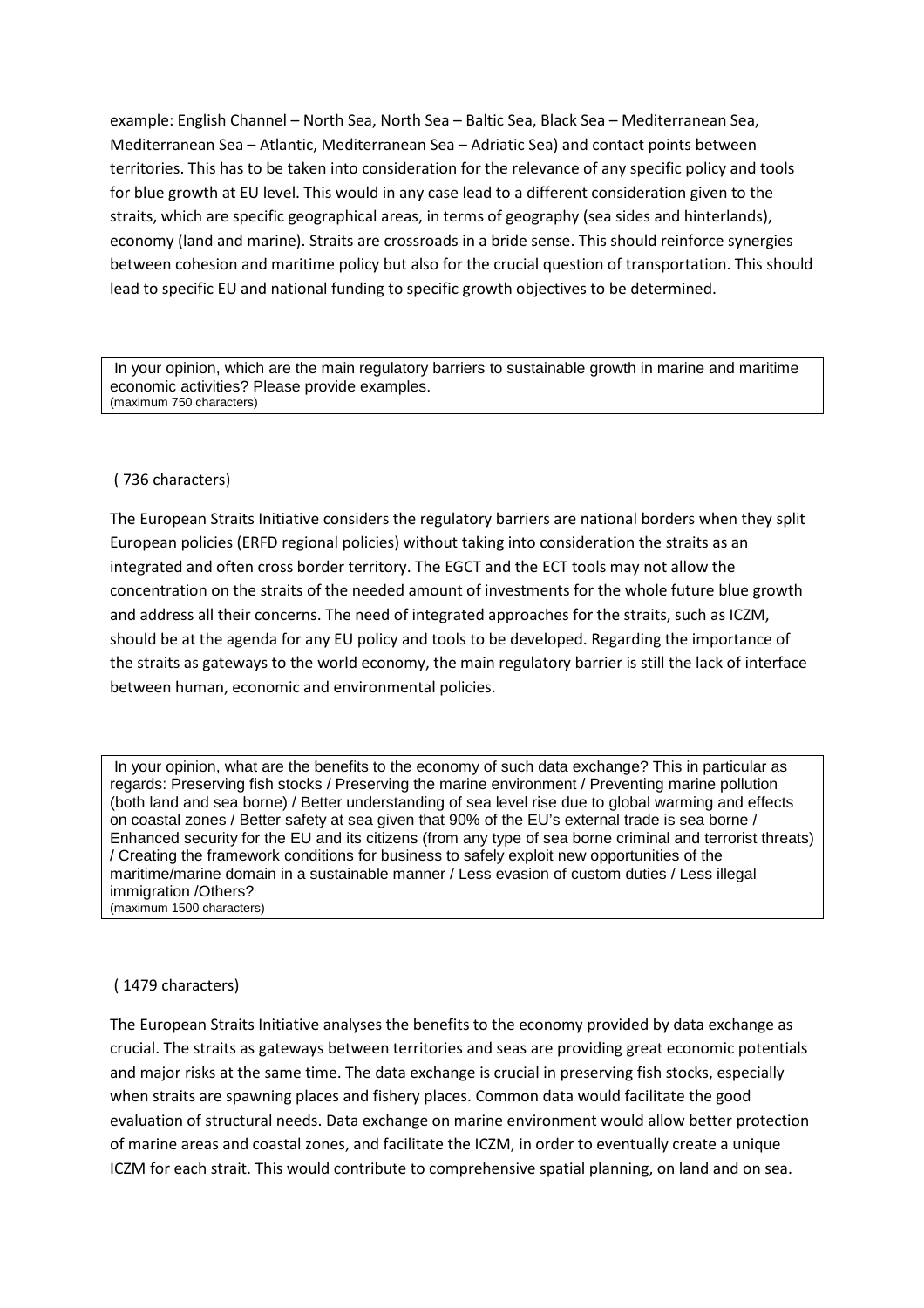Data exchange on marine pollution would assist the existing search and rescue coordination centres by the addition of environment oversee bodies. Sea level rise and coastline erosion are fundamental problems in the straits. They could be analysed, measures taken and investments done for each strait creating economies of scale. Regarding the costs of those works and their impact on local economic situation in short and long terms, the data exchange on straits might be essential for EU, national and local policies and tools. This is questioning the states' responsibilities for marine domain (national and international waters), as well as borders, migration and custom duties. They are essentially focused on straits, should they have tunnels, bridges or boats for commuting transports.

 How would you measure such benefits? (maximum 1000 characters)

## ( 995 characters)

The European Straits Initiative would recommend the use for the straits areas of the same indicators as for the European territorial cooperation. Indeed the number of unique ICZM for both sides, the number of protected marine areas, the number of specific rescue and pollution surveys, the number and type of species and the specific recognition and protection of local species and traditions such as the "swordfish of the Strait of Messina" could be indicators. Following additional criteria such as number of transported people and goods, number of cross straits' services created and economic growth in the defined territory of the strait. This would mean furthermore the strait area is defined as such, on sea side and in the hinterland, which takes more benefits when transportation infrastructure are created and people prepared for job seeking and mobility. The condition for that is the establishment of statistics specifically dedicated for those areas and their relevant dissemination.

How would you measure the economic benefits of improved maritime awareness, safety and border control? (maximum 1000 characters)

#### ( 469 characters)

The European Straits Initiative considers the economic benefits of maritime awareness, safety and border control could be measured through integrated territorial investments produced, and maritime local action groups established. Added value and jobs created in the three major categories identified in the blue growth could be analysed. A general analysis of the balance between risks, accidents and pollution and the costs dedicated for preventing them could be done.

 How important is it for cross border investments in coastal regions and maritime areas that Member states co-operate across borders on maritime spatial planning issues? Please motivate your answer: (maximum 700 characters)